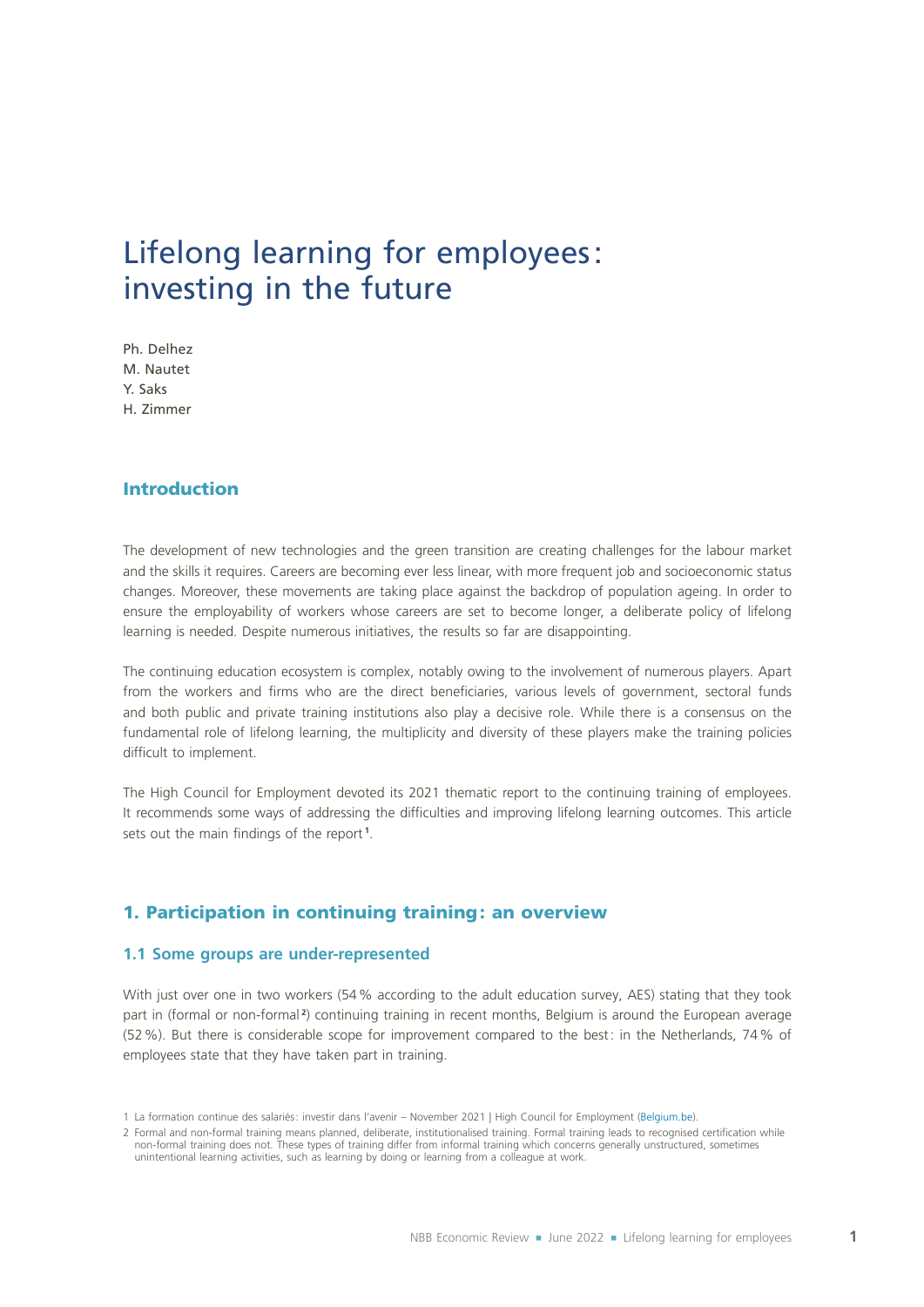#### Chart 1

#### **Wide variations in participation according to the learners' characteristics**

(formal and non‑formal training, 2016)





Source: Eurostat (AES).

1 Difference between participation rates of the 55‑64 age group and the 25‑34 age group in percentage points.

2 Difference between the participation rate of the low-educated and the highly-educated in percentage points. Low-educated people are those who did not obtain their higher secondary education diploma. Highly-educated people are those with higher education diplomas (short‑cycle tertiary education or higher).

Some population groups have participation rates well below the average, such as persons aged 55 and over, and those with a lower education level. Whichever the country considered, the training participation rate declines with age. However, in Belgium the gap between the participation rate of young adults (25‑34 years) and that of older workers (55‑64 years) is one of the largest in European countries, at 30 percentage points. Yet constant upskilling throughout working life is necessary because of the rapid changes in the skills required on the labour market. The longer working life is an additional argument in favour of investment in "end-of-career" training in order to tackle skill obsolescence, particularly where digital skills are concerned.

The worker's initial level of education is also a factor. In international terms, the gap between the training participation rate of highly-educated people as opposed to the low-educated is very wide in Belgium, at 45 percentage points. Those with the best initial education and those in the most highly‑skilled jobs have the highest rates of participation in training. They are generally better informed of training opportunities and the associated support, but are also more aware of the resulting benefits. Moreover, some employers concentrate their investment in training on workers performing complex tasks rather than those carrying out basic duties. Finally, people who have attended higher education tend to build up skills more easily thereafter **<sup>1</sup>** .

# **1.2 The need for training does not always coincide with willingness to take part**

In Belgium, according to the European Centre for the Development of Vocational Training (Cedefop), 40 % of workers need new skills in order to keep their jobs or for vocational retraining. Most – but not all – of them are low-educated people. Medium- or highly-educated people who have only poor cognitive<sup>2</sup> or digital skills or

<sup>1</sup> Cabus S., P. Ilieva‑Trichkova & M. Stefanik (2020).

<sup>2</sup> Cognitive skills refer to individuals' capabilities in terms of memory, perception, organisation, concentration, flexibility, critical faculties, etc.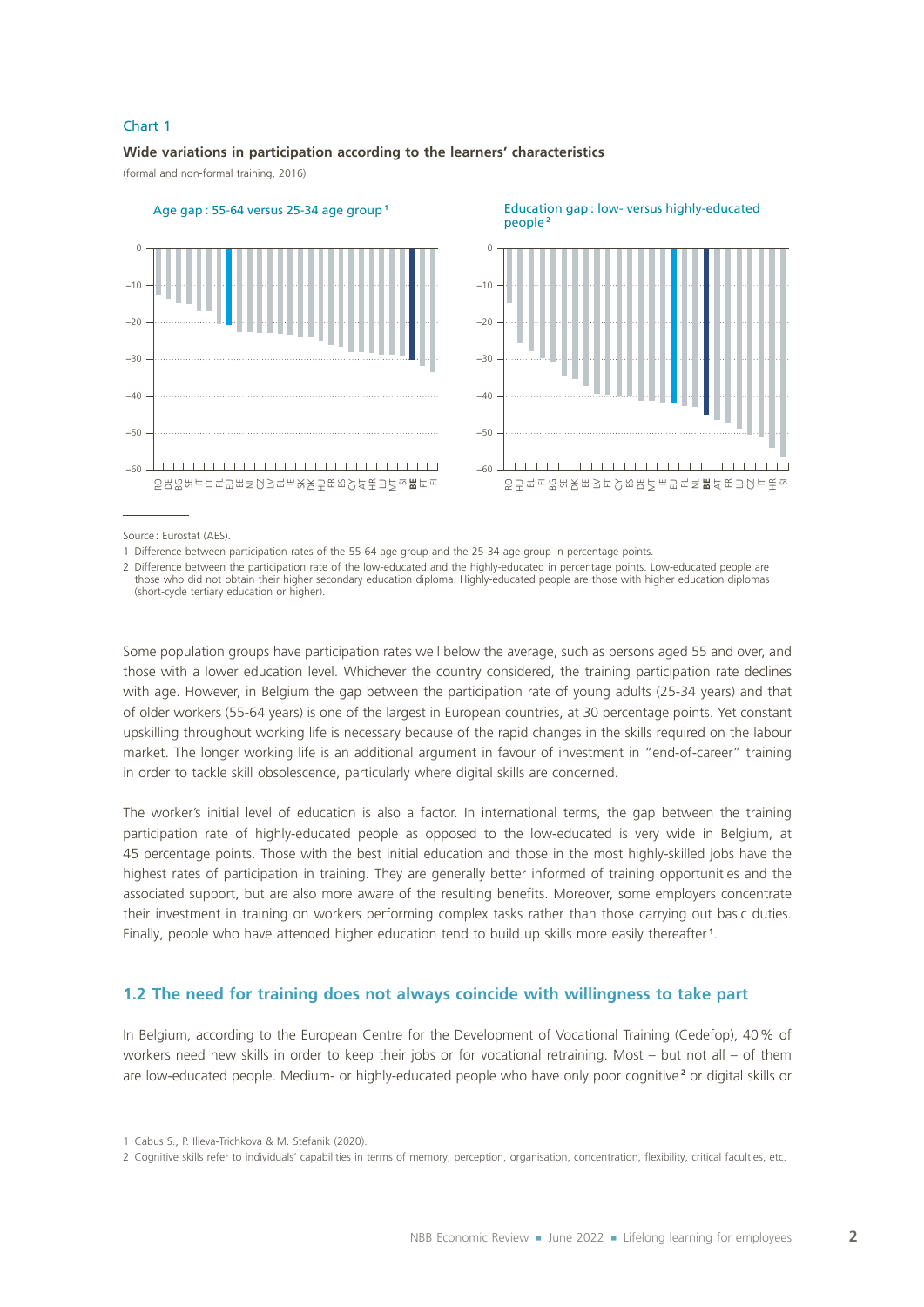#### Chart 2

#### **Main reason for not participating in training** <sup>1</sup>

(in % of the corresponding population, population wishing to participate in training in the 25-64 age group unless otherwise stated; Belgium, 2016)



Source: Eurostat (AFS).

1 Other reasons for non-participation are not specified.

who are employed in basic duties are also concerned. Paradoxically, the AES indicates that 40% of adults do not wish to pursue additional training.

Some consider that they do not need it; this attitude is most commonly found among workers aged 55 years and over. Others have no appetite for learning; in particular, some low‑educated workers seem to have developed a dread of learning during their initial education.

Finally, practical barriers may inhibit participation: cost, distance, lack of time, etc. The main obstacles mentioned include lack of time owing to working and/or family life and hours which are not flexible enough to permit attendance at training. The high frequency of health reasons is – unsurprisingly – notable among older workers but it also applies to low‑ educated people. The link between health and level of education was already apparent from the High Council for Employment's research in 2020 which analysed the labour market situation of low-skilled people. Note that these two groups have training participation rates which are well below the average.

#### **1.3 The range available is very diverse in both content and form**

In principle, the main reasons for attending training concern jobs: people want to do their job better, expand their knowledge and enhance their career opportunities. That applies to 72% of respondents. In one in four cases, the training pursued is unconnected with the job but relates instead to the participant's leisure activities or personal interests. The most popular subjects are generic: IT, languages, communication, etc. Technical training, though worthwhile, is less frequently pursued, probably because it is less widely accessible.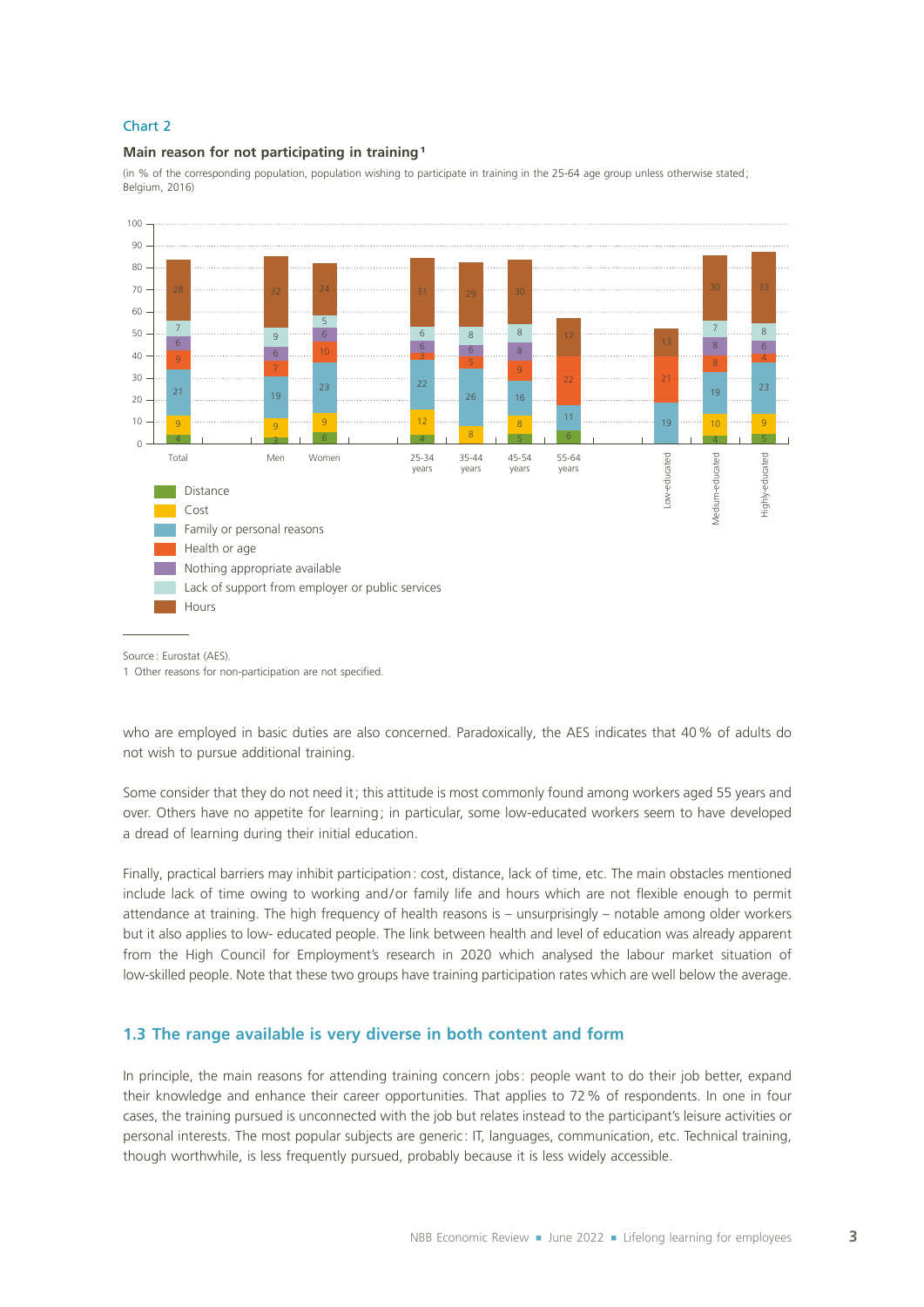In the workplace, the commonest type of training corresponds to informal learning, such as learning by doing or learning from colleagues (according to the AES, 63% of respondents in the 25-64 age group received such training in the past twelve months). Next comes structured training, generally in groups, which does not lead to any certification (41%). Finally, training validated by a certificate is still uncommon for adult age groups (barely 7%). Distance learning – or modular courses – offer welcome flexibility for workers. However, they still only represent a small proportion of the training available. Nevertheless, the health crisis has accelerated that trend in parallel with widespread recourse to remote working and distance learning.

# 2. Benefits of continuing training

# **2.1 The benefits vary according to the employee's characteristics …**

Workers benefit in various ways from continuing training, gaining greater job satisfaction, enhanced employability and more career opportunities, both in their current job and in regard to potential future jobs or a change of occupation. However, the benefits vary according to the workers' characteristics, increasing with age and level of educational attainment. They also vary according to the type of training pursued.

#### Chart 3

#### **Perceived training impact "Training offers…"**

(in % of respondents who entirely agree, 2015)









Source: Cedefop.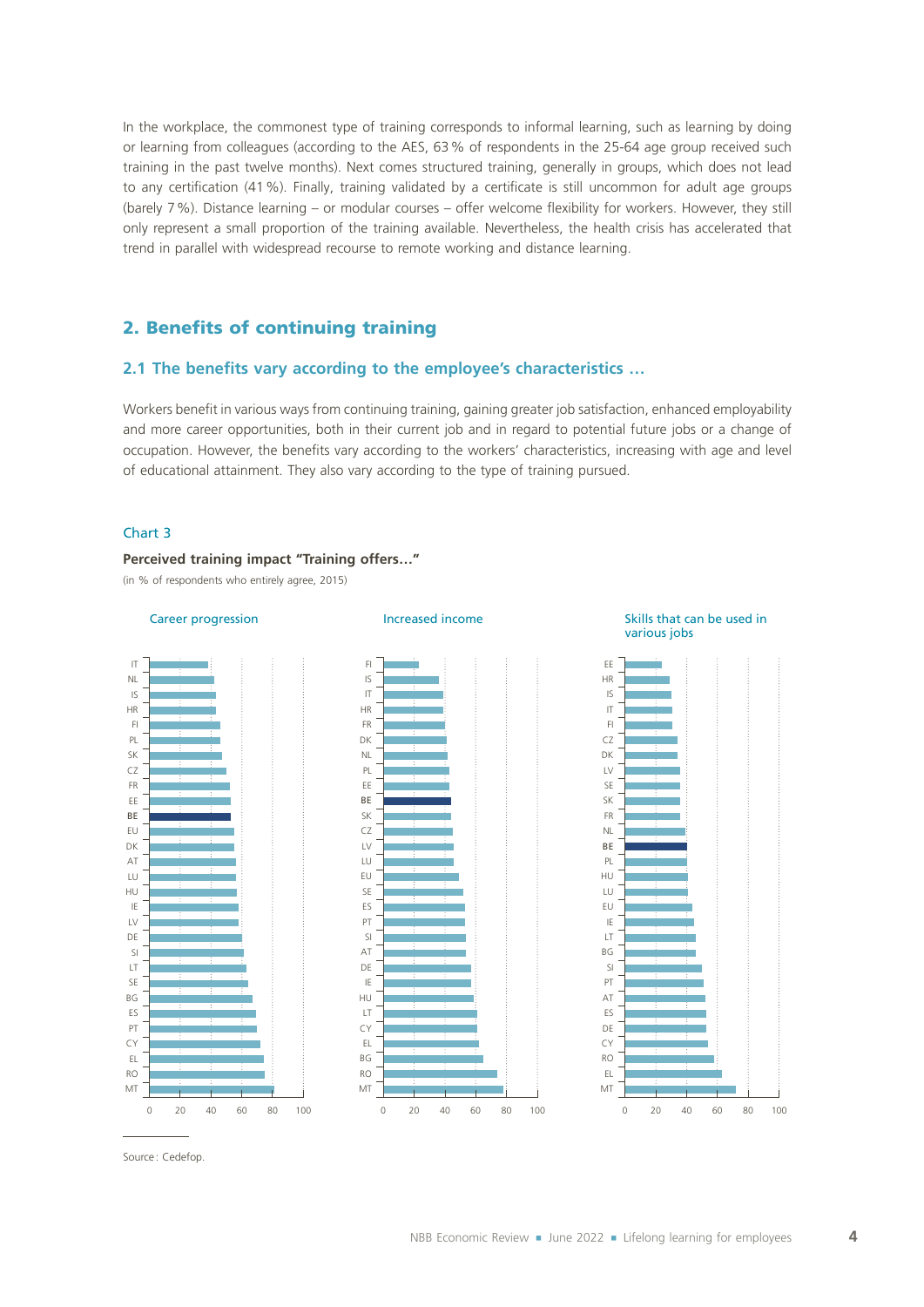By international standards, Belgian workers seem to obtain relatively modest benefits from training. There may be various reasons for that. First, the workers are less likely to use their newly acquired skills at their place of work, yet that is where the benefits of training make themselves felt. Some studies<sup>1</sup> show that promoting worker autonomy and giving workers more flexibility in organising their work encourages learning and fosters the use of skills in the workplace. Management practices of this kind are relatively less developed in Belgium (Eurofound, EWCS). Next, training is briefer, with a median duration of 24 hours per participant per annum (OECD, PAL dashboard, Priorities for adult learning), limiting the scope for any real increase in skills or a career change.

#### **2.2 … and the characteristics of the employer**

The great majority of Belgian firms, namely 84%, organise training for their employees: that is above the EU average, and close to the best results achieved in Sweden (93%), though still some way behind Latvia where all firms provide training.

The firm's size is a key factor in the intensity of its training policy. The larger the firms, the more training they provide : work organisation and/or the financial burden associated with training are possible explanations of this stylised fact.

1 OECD (2019a), OECD (2019c), Fialho *et al.* (2019), France Strategy (2021).

#### Chart 4

# **Firms that provide training are more productive on average**



(all firms)

Source: NBB (Annual accounts and social balance sheets) and De Mulder and Godefroid for TFP.

Key to the chart: the box diagrams are shown for TFP according to whether or not the firm provides training (Yes or No). The length of the box represents the interquartile interval, the bar is the median, the lozenge is the average.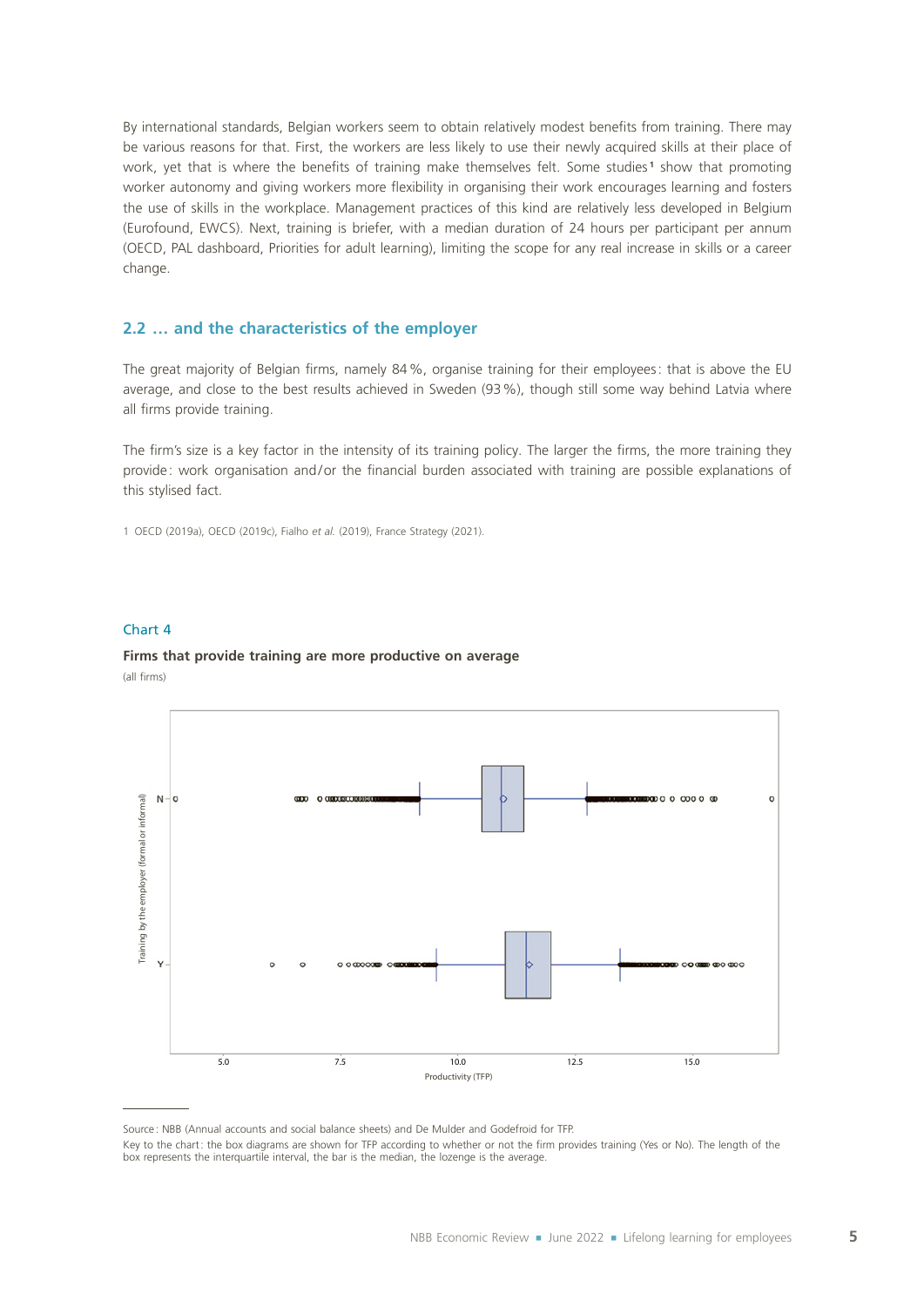However, within any given size class the training strategy may differ greatly, notably according to the branch of activity where the firm operates. Generally speaking, some branches lag behind – that applies in particular to the hospitality sector and retailing – while others such as financial services are in the forefront. Firms have less incentive to provide training where staff turnover is high or in the case of employees who are likely to leave the firm soon, particularly those nearing retirement. Training needs also vary according to the firm's degree of innovation. Innovative firms constantly optimise their production process and must therefore also train their staff to use these new tools. A technological shock may also radically alter the skills required and hence the need for training.

If we combine social balance sheet data with a measure of productivity **<sup>1</sup>** for firms based in Belgium we find that the most productive are the ones with high training intensity. That is true both for highly structured training and for informal training. However, this exercise does not enable us to state the direction of causality. Within each group the differences in productivity between firms are very marked, and that is not specific to Belgium. Econometric studies which have been able to control for the possible endogeneity of investment in training show that training has a positive impact on a firm's performance (see in particular Konings and Vanormelingen (2015)). Investment in training boosts both productivity and wages, but the impact on productivity predominates. In other words, investment in training is generally cost-effective for employers.

#### **2.3 Quantifying training costs is not easy for employers**

The training data obtained from firms are often incomplete, notably owing to the great diversity of training types for which it is often difficult to ascertain the exact cost and amount of time involved. In particular, informal

1 Total factor productivity (TFP) measures the firm's efficiency in the use of its production factors – capital and labour – for producing goods. To calculate it, we assume a specific production function (here, a Cobb-Douglas function) to determine how much of the growth is due solely to the increase in production factors. The residual growth represents the TFP. It has no units.

#### Chart 5

#### **Cost of formal training according to the CVTS survey**

(in €, 2015)



Source: Eurostat.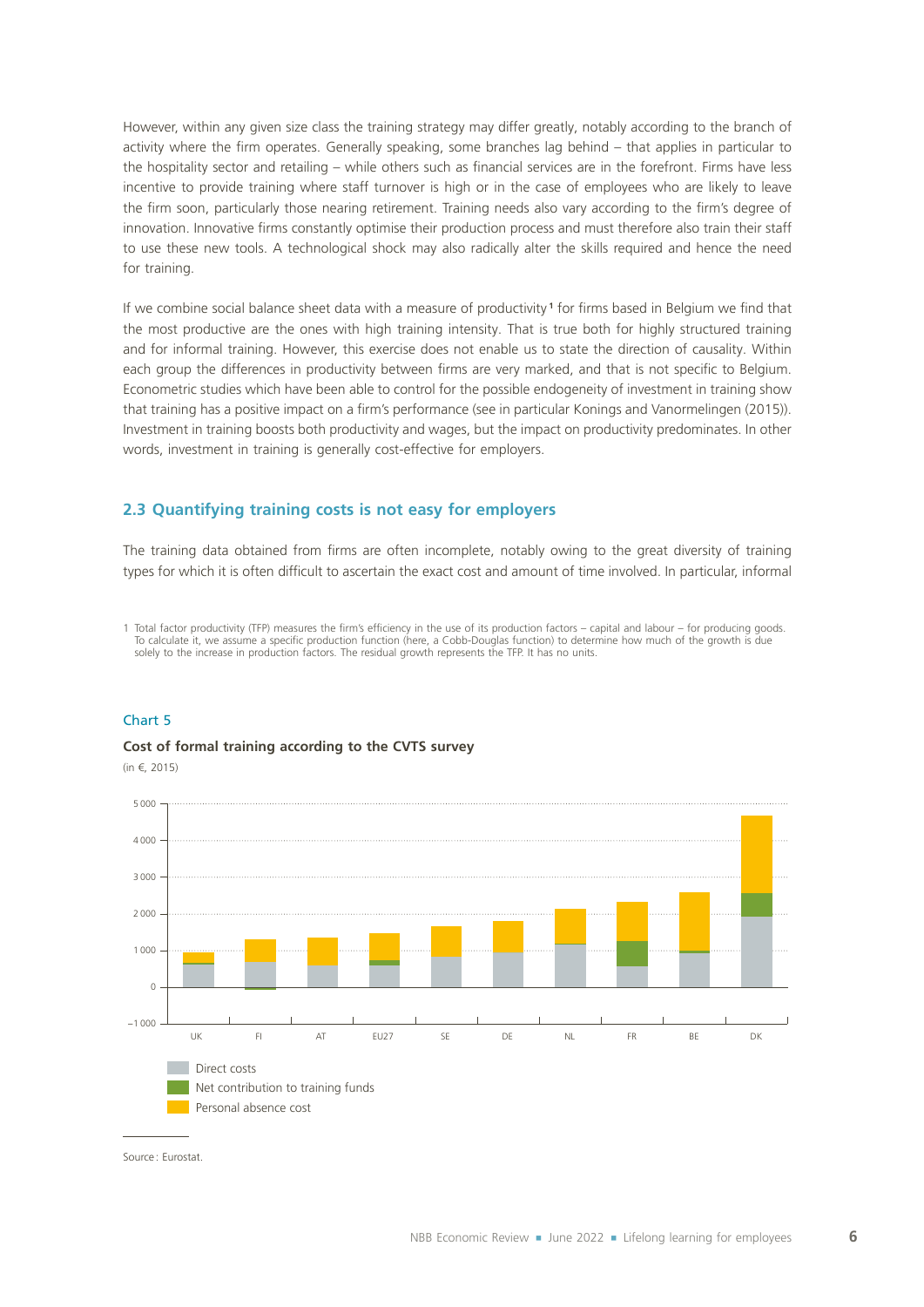learning is clearly under-reported. In addition, the training cost must allow for the fact that, during the training period, employees are not performing their normal production duties; that makes it more difficult to estimate the cost.

In practice, the cost of training potentially comprises three elements. First, there is the direct cost of the fees paid to the bodies providing the training, plus travel and accommodation expenses (for participants and instructors). This direct cost is also calculated for in-house training (cost of producing the course itself, instructors' wages, provision of premises, etc.). Social contributions and subsidies related to training are a second aspect. In Belgium, apart from the contribution of 0.10% of the wage bill for groups at risk, firms can contribute to a sectoral fund to share both the costs and the organisation of training programmes. Finally, the last component of the cost of training is its opportunity cost: the trainee no longer works during the training period. That cost is measured by the wage paid to the trainee during training. This component is identified as the "personal absence cost" (PAC) in surveys of training costs.

The share of this opportunity cost – around 60% in Belgium – is only 50% in the Nordic countries, 45% in the three main neighbouring countries, and lower still in the United Kingdom. This follows directly from the previous findings. In Belgium to a greater extent than in neighbouring countries, continuing education is more the prerogative of the most highly educated (and hence the highest paid). The relative wage level in Belgium also influences this comparison.

# 3. Current and future skill needs

#### **3.1 Mismatched skills lead to labour shortages**

Belgium has seen a steady rise in the average level of education of its population. It has a large proportion of higher education graduates (38% in 2020, compared to 24% in 2000) contributing to sustainable inclusion in employment. However, the career choices made do not necessarily meet the current needs of the labour market. For example, only 2% of graduates have studied information technology. Efforts to communicate the importance of the chosen course of study are beginning to produce results, but there are still insufficient new graduates to meet demand from employers.

The shortage of talent is more serious in certain sectors and occupations. This concerns a wide variety of jobs which do not always require tertiary education qualifications. According to research by the public employment services, particular examples include technical trades in construction and industry, accounting, financial and administrative personnel, sales staff, hospitality staff, engineers and IT specialists – but these are certainly not the only bottleneck occupations. Apart from the public employment services, the sectoral funds (see below) help to identify the needs in their respective sectors.

The OECD has devised a composite indicator measuring the extent to which continuing training matches the needs of the labour market, i.e. its ability to absorb the imbalances between supply and demand for skills. Belgium is in the lower half of the ranking. There are several reasons for this weak performance. First, while Belgian firms often assess their future skill requirements, few offer their workers the corresponding training. Next, Belgium features very wide discrepancies in rates of participation in training between the persons most at risk of losing their jobs and others. The OECD also considers that there are not enough workers trained in critical functions **<sup>1</sup>** . To address this major challenge, the "bottleneck occupations" section of the federal budget aims to support the policies introduced by the Regions in favour of job-seekers and calls on the social partners to endorse them.

<sup>1</sup> Critical functions correspond to vacancies which are harder to fill and entail a longer recruitment process.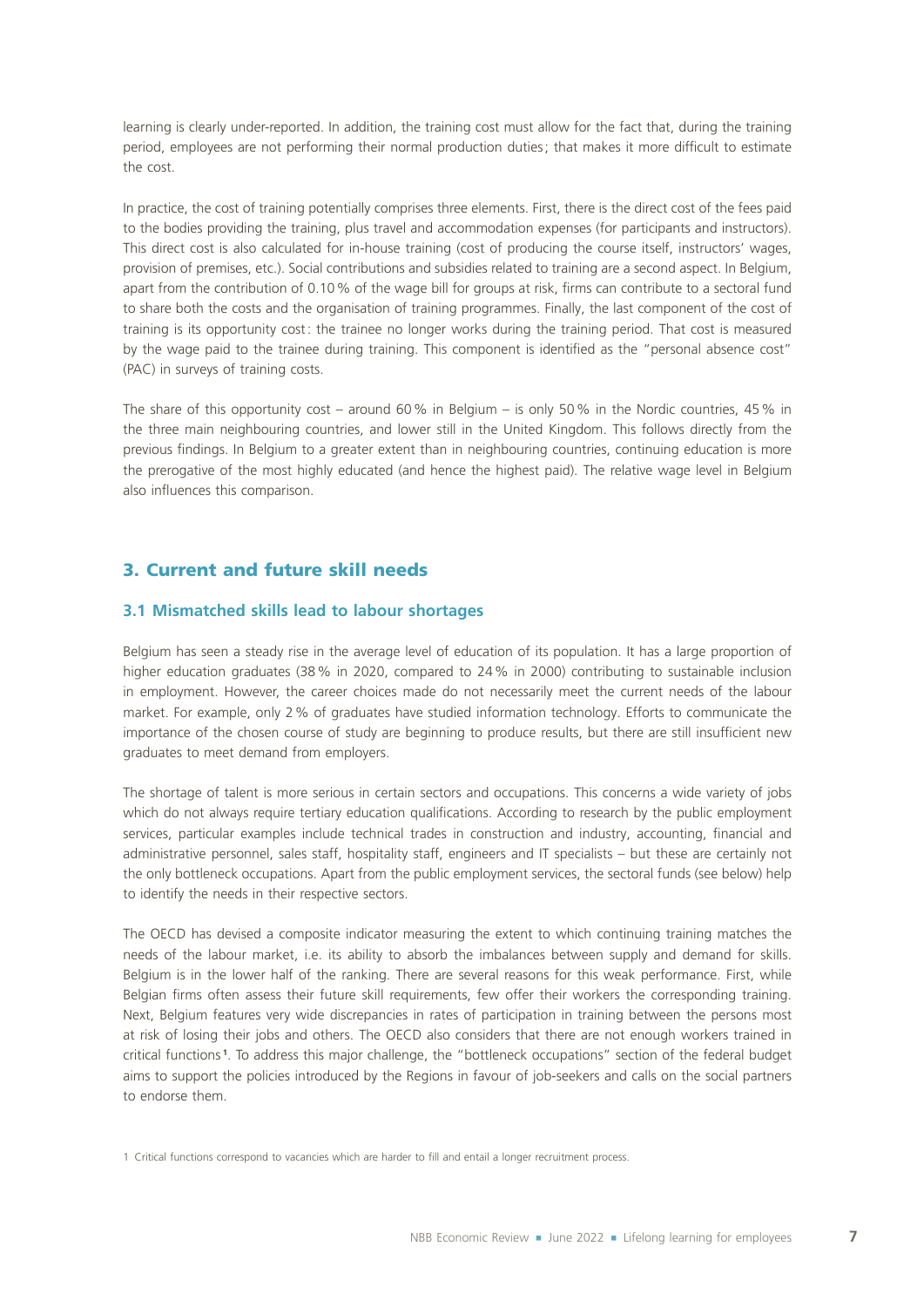#### Chart 6

#### **Aligning continuing education with market needs**

(index:  $0 =$  no match,  $1 =$  perfect match; 2015)



Source: OECD PAL Dashboard.

# **3.2 Constantly changing skill requirements**

It is vital to pursue training with a view to future market needs, because the skills that will be in demand tomorrow are not always the same as those today.

Ageing of the population in work is increasing the pressure on the labour market, particularly for certain sectors. In health care, a sector whose vital importance became obvious during the health crisis, one worker in five is over the age of 55 years. The retail sector and public authorities are also particularly affected by waves of retirement.

The growing automation of numerous jobs engenders a process of job destruction/ creation and changes the skills needed for most workers. In Belgium, 14% of jobs are liable to disappear, while the content of 29% of jobs is likely to change radically **<sup>1</sup>** . In some sectors, such as industry, agriculture and transport, the impact will be particularly marked. Workers in low-skilled jobs will be the hardest hit, in contrast to those in highly-skilled jobs or work which involves direct contact with customers and cannot be done remotely.

The green transition will also trigger such a process. That is why the design of an environmental policy must include a strategy on the development of new skills. For example, the construction sector, where environmental standards are becoming increasingly strict, already faces a shortage of applicants properly trained to meet the sustainable building requirements.

Cedefop, which forecasts employment per occupation for the year 2030, does not expect a revolution but a continuation of the existing trends. The occupations in demand today are set to continue growing, with talent shortages that could hamper the successful operation of businesses. Declining occupations are set to continue their downward trend. Without retraining, some workers could be side-lined.

Finally, the health crisis has affected the labour market and ways of working. It has exacerbated firms' problems in recruiting certain specific profiles. It has also highlighted the increasingly significant consequences of the digital divide at a time when remote working and distance learning have become widespread.

<sup>1</sup> Nedelkoska and Quintini (2018).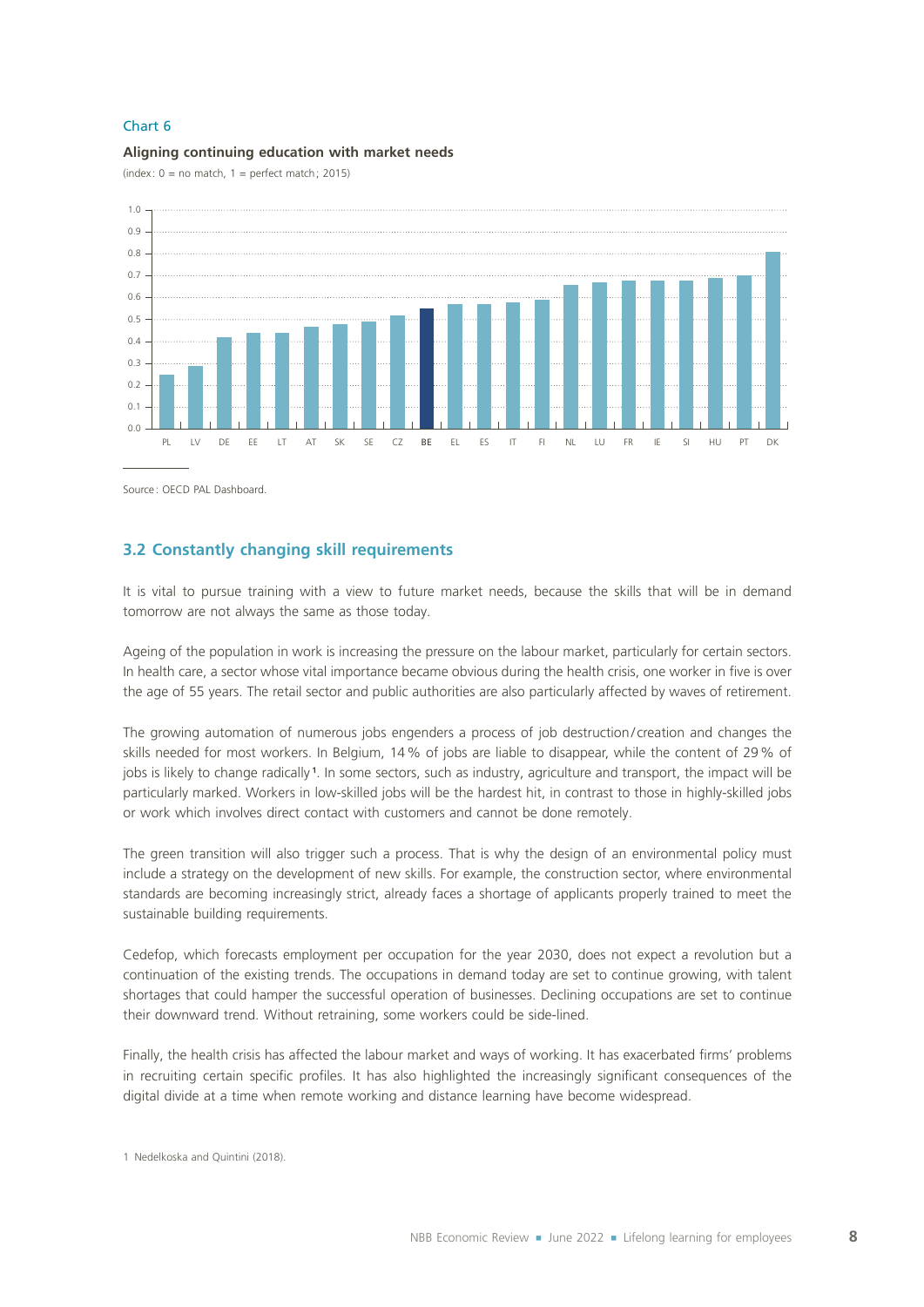# 4. The institutional framework and the levers relating to lifelong learning

## **4.1 A complex institutional landscape**

Belgium's federal structure and the associated sharing of responsibilities hamper the activation potential of the many existing levers relating to lifelong learning.

The legal framework governing continuing training has changed, from a financial target of 1.9% of the wage bill (with effect from 1998) to a target of 5 days' training, on average, per full-time equivalent, to be achieved by 2024 (2017 Law on feasible and manageable work). A proposed amendment to the law was submitted to the social partners. It concerns the roadmap for achieving this target, but also the creation of an individual right to training.

#### Chart 7

#### **Changes in continuing training targets**



1 AIP : interprofessional agreement, A.R: Royal Decree, ILA: individual learning account, CNT: National Labour Board.

More than ever before, worker training is an essential element of employment policy, reflected in the creation of complementary projects such as the individual learning account (ILA) in consultation between the federal government and the federated entities. Lifelong learning policies are in the forefront of the Regions' key strategic priorities. Together with the public employment services, the Regions are central players in their implementation. They have each developed their own schemes, but they all provide direct financial aid for firms and workers.

Numerous lifelong learning initiatives – such as the schemes concerning training and careers in Flanders, reinforcement of the advanced skills training infrastructures in Wallonia, and the employment market revival strategy in Brussels – are also included in the Belgian recovery and resilience plan (2021), approved by the European Commission (EC), which will receive EU funding. In fact, the European framework and agenda support the training policy of the Member States. The new European skills strategy (2020) and the European education area (2021 resolution) thus set the targets to be achieved by 2025: on average in the EU, almost half of adults will have to take part in learning. In line with this policy, at the May 2021 EU Social Summit in Porto the target was increased to a minimum of 60% by 2030.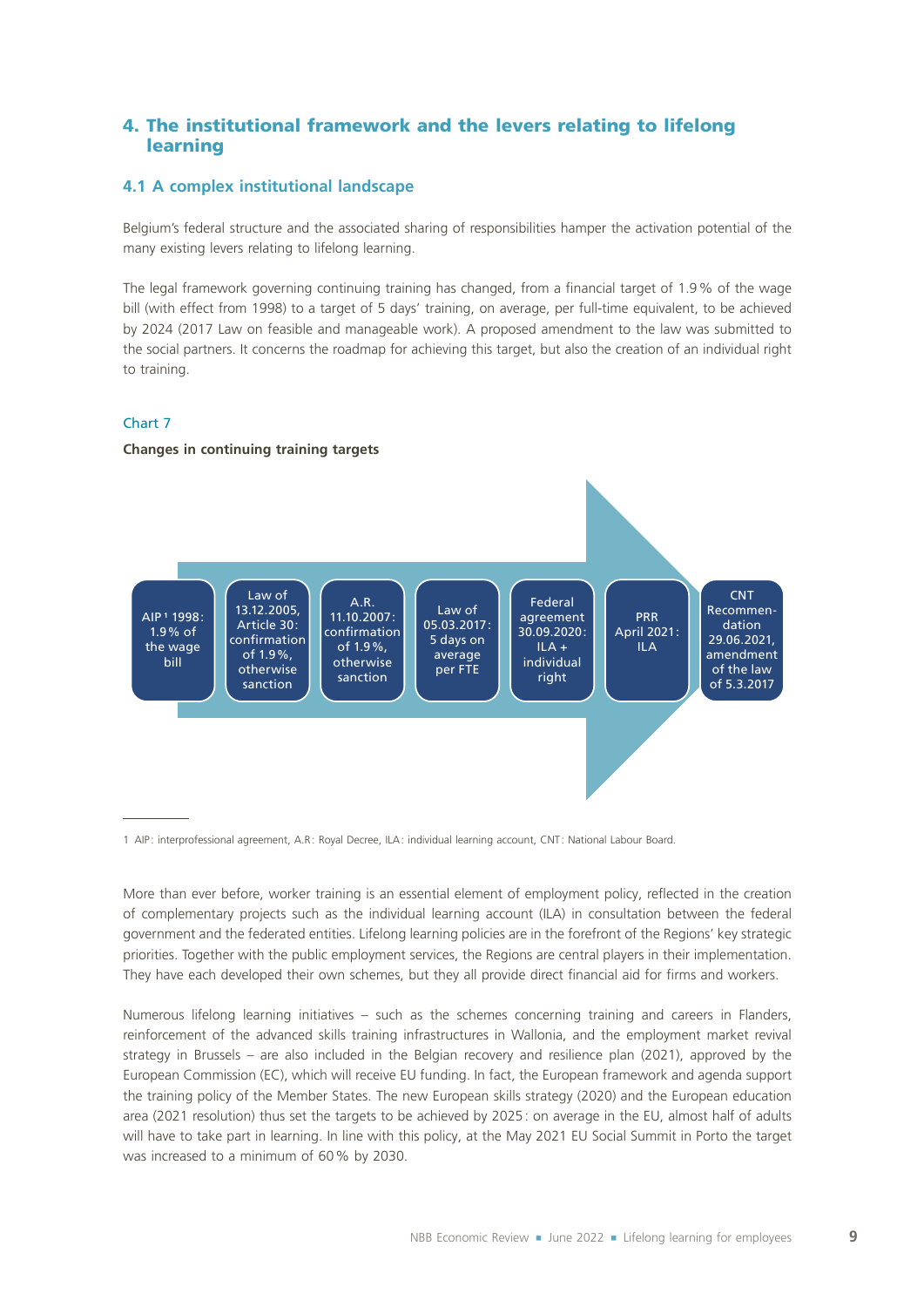#### **4.2 Numerous instruments**

Lifelong learning support schemes are diverse. But whether they involve training vouchers or paid education leave, and whether they concern the worker or the employer, they tend to be short term. These forms of aid do not safeguard career paths. There may be a limit on the number of hours or the number of recipients, thus restricting their use in the context of career transition plans.

The social partners are central players in the design and implementation of worker training programmes. Most sectors have set up organisations which structure and support training activities for all firms in the sector, notably by managing the funds collected under interprofessional agreements for the training of risk groups and workers. The mission of these sectoral funds has been extended. They increasingly develop not only training activities but also awareness‑raising measures, assistance and advice for firms on training. In particular, their collaboration with the public employment services aims to align training more closely with the identified employment needs.

To overcome some of the limits on training subsidies mentioned earlier, a number of countries are starting to introduce an individual learning account which is to comprise a skills assessment, training rights and a training credit, all of which are readily accessible. The federal government, the Regions and the social partners are called upon to cooperate in this, together with the training providers. In Belgium, the first phase is already under way so that the scheme can become operational in 2023 or 2024. The individual learning and career account announced in 2019 in the Flemish government agreement is in line with this idea and was mentioned in Flanders' contribution to the Belgian recovery and resilience plan.

Employee training also involves private or public operators. Among the private operators, the ADG, Bruxelles Formation, FOREM, VDAB and their partners play a leading role. These entities offer hundreds of technical and general courses, some of which may lead to official certification. However, the number of certifiable skills is limited. The training may be pursued in the workplace, in a public employment service training centre, in a skills centre or via distance learning, which has become increasingly common during the health crisis. The other training providers are many and varied. They come under both the private and the non-profit sector, and also include ordinary educational establishments. They work directly with firms and employees or in partnership with the public employment services and the sectoral funds.

In the French Community, "social advancement" education enables people to combine study and employment. In the Flemish Community, "second chance" education offers adults the opportunity to obtain a secondary education diploma and to pursue courses of study (via adult education centres / Centra voor Volwassenenonderwijs). The same applies in the German‑speaking Community. In these cases, the modular structure and the chance to attend evening classes mean that learners are free to define their personal learning pathways.

#### **4.3 Recognition of acquired skills is crucial**

Certification is a crucial aspect of skills acquisition since it gives a clearer view of training and career pathways. The EU has set up the European Qualifications Framework (EQF) as a tool for transposing certification between different national frameworks. In Belgium, the Communities use this framework to describe the level of skills acquired.

Launched at European level, the Europass is a set of online tools intended to help people to manage their career. The information on skills that this passport contains can be linked to the levels defined in the EQF. The EC is to propose a new initiative aimed at fostering transparency and the spread of micro-qualifications throughout the EU, in response to the finding that workers are increasingly often pursuing brief, specific training courses. Cumulatively, these lead to higher qualifications.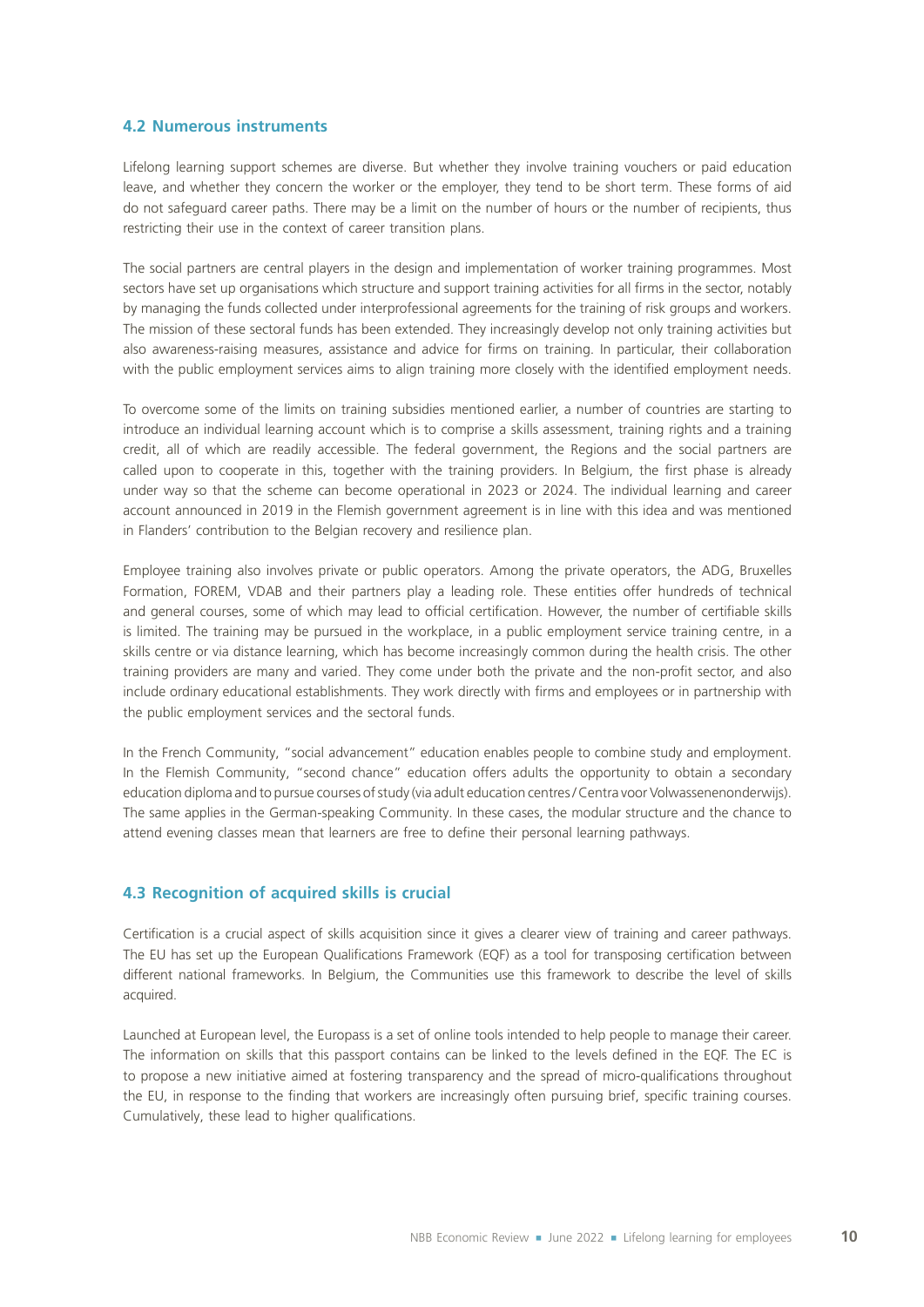For a number of skills which are not acquired in formal education or which are not evidenced by a diploma or certificate, there are some – as yet limited – validation options. The purpose of the Skills Validation Consortium in Wallonia and Brussels is to organise procedures for verifying the acquisition of professional knowledge, skills and aptitudes in order to obtain certification. This helps to increase the employability and career mobility of the workers concerned. In Flanders it is also possible to secure recognition of uncertified skills by following a procedure known as "Erkennen van Verworven Competenties" (recognition of acquired skills).

# 5. High Council for Employment recommendations

In accordance with its mission, the High Council for Employment used its analyses as the basis for a number of specific recommendations for the federal, regional and Community authorities and for the social partners and training providers. These recommendations also concern the workers and firms directly involved. They centre on four key elements.

#### **5.1 Improving coordination and rationalising the lifelong learning system**

Behind the complexity of the Belgian institutional landscape and the multiplicity of training types lies considerable scope for rationalisation. The large number of support schemes makes the training policy unclear for both firms and employees. The idea of a single platform combining all the information relating to continuing training (availability, instruments, resources, etc.) would make these schemes more accessible and easier to use. The development of synergies between all the partners is one of the keys to success.

Introduction of the individual learning account offers the chance to put this approach into practice. This is an instrument, not a training policy, but the accumulation and transferability of the rights facilitates commitment to thorough training, which is essential for genuine upskilling or retraining. Firms, individuals and public authorities will be able to make contributions to this account.

#### **5.2 Matching the available training more closely to the needs of the labour market**

It is vital to develop a future-oriented view of the skills needed. Regularly updated, that will permit adjustments to the range and content of the available training schemes and the methods of learning. Information on this already exists. At international level, Cedefop plays a leading role. In Belgium, the public employment services and sectoral funds also conduct such research. But these initiatives are scattered. The High Council for Employment recommends establishing a "Skills Council" which would take account of that work and decide the main lines of the overall training strategy.

Within firms, "training ambassadors" would have the task of informing their colleagues of the training opportunities available to them. Employers would have to ensure that the organisation of the work within their firm permits the practical, speedy use of the newly acquired skills, with a positive return in terms of wages or promotion for workers. The High Council for Employment wants to promote the creation of a "training firm" label as a component of corporate social responsibility. It would reflect employers' long-term commitment to ensure the employability of their staff.

The Council has ascertained that the higher education system is not really geared to adults' continuing education and training. Availability is confined to certain fields of study (management, education, law, IT, etc.). It could be expanded to address labour market shortages and future challenges, and organised so as to facilitate access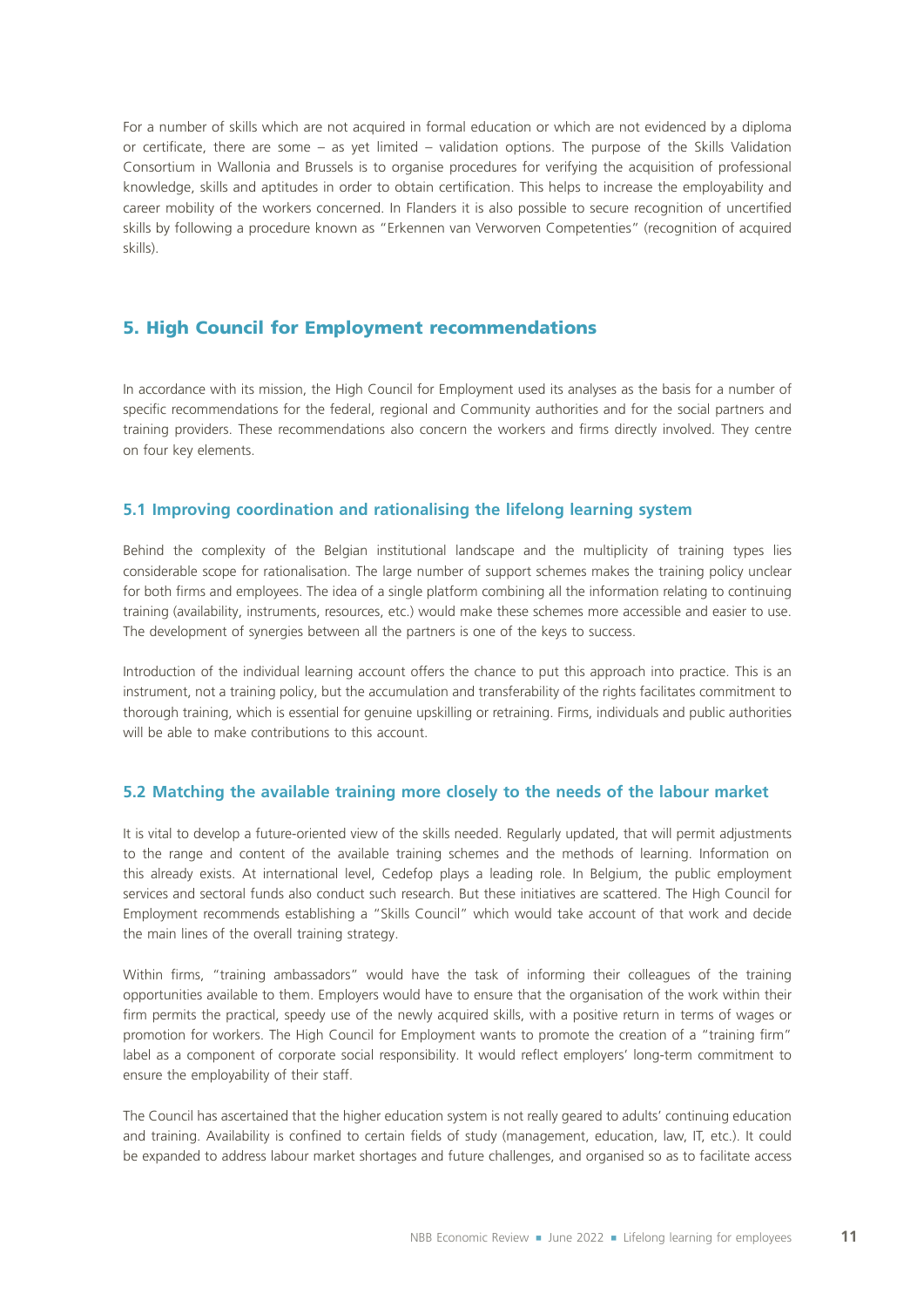for people already pursuing an occupation. E‑learning or modular courses are avenues to be pursued, as are schemes that combine study with work experience (dual training system).

### **5.3 Encourage participation, particularly for under‑represented groups**

There is every justification for facilitating access to lifelong learning for currently under-represented groups, such as low‑educated people or those nearing retirement. That entails devising appropriate learning methods and developing career guidance services. Financial incentives for firms that make a particular effort in favour of these groups could also be introduced.

More should be done to develop the validation of skills acquired outside the traditional education system in order to value field learning. That will benefit both workers and firms in their talent sourcing.

The difficulties that smaller firms face in organising training must be taken into account in tailoring the support to suit their size. Training mediators could take stock of the upskilling needed and propose suitable training schemes/instructors. Part of the cost of managing human resources would thus be externalised, using external structures organised and funded at sectoral level.

#### **5.4 Strengthen the statistical system to assess training policy**

In order to steer policies, it is necessary to have good quality statistical data. At present, the sources are fragmented and incomplete, as is the case for players as crucial as the sectoral funds. Standardised reporting, with data already available to the authorities being entered in advance, would reduce the administrative burden on firms (for instance for the ones filling social balance sheets).

Use of the individual learning accounts will automatically generate a large quantity of data, which must be available for statistical purposes. To that end, provision for collecting the data must be made from the start.

As in the case of most of its work, the High Council for Employment repeats the pressing need to develop an assessment culture. We must ensure that the allocation of public resources enables us to achieve the set targets. That certainly applies to the individual learning account, which will have to be assessed and adjusted as necessary. The existing schemes which the reform would render redundant could be abolished.

In conclusion, the High Council for Employment stresses the need to develop a far-sighted and inclusive lifelong learning strategy. That is particularly important because the integration of new technologies and globalisation has certainly not yet had its full impact in transforming activities and employment in their current form, as we stand on the threshold of the greening of the economy.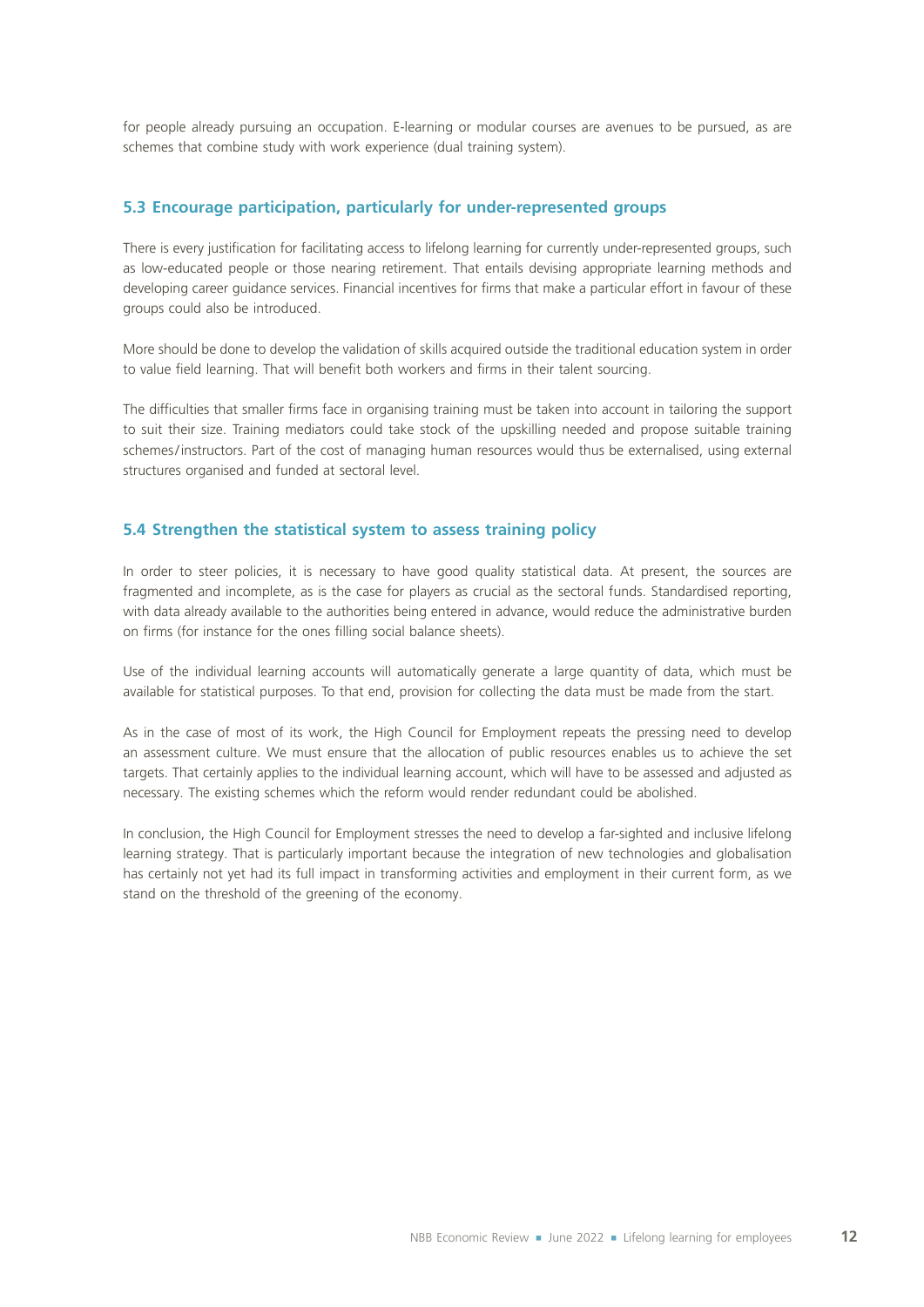# Bibliography

Bassanini A., A. L. Booth, G. Brunello, M. De Paola and E. Leuven (2007), "Workplace Training in Europe" in: Brunello, Garibaldi and Wasmer (eds.), *Education and Training in Europe*, Oxford University Press, 2007, Ch. 8‑13.

Cabus S., P. Ilieva‑Trichkova and M. Stefanik (2020), *Barriers to adult participation in lifelong learning in*  a European policy context, European Policy Brief, ENLIVEN Policy Brief nº 1, February.

CCE [Belgian Central Economic Council] (2008), *Formation professionnelle continue: les efforts des branches et des secteurs*, November.

CCFEE (2001), Etat des lieux des fonds sectoriels en Belgique [https://ccfee.be/fr/publications/secteurs/](https://ccfee.be/fr/publications/secteurs/contribution-fonds-sectoriels-formation-professionnelle) [contribution-fonds-sectoriels-formation-professionnelle](https://ccfee.be/fr/publications/secteurs/contribution-fonds-sectoriels-formation-professionnelle).

CNT [National Labour Board] (2021a), *Opinion 2 225 Training target – Draft amendment to chapter 2, title 2 of the Law of 5 March 2017 on feasible and manageable work*, session on Tuesday 29 June 2021.

Colombo E. and L. Stanca (2008), "The Impact of Training on Productivity : Evidence from a Large Panel of Firms", *International Journal of Manpower*, 35(8), February.

CSE [High Council for Employment] (2021), La formation continue des salariés: investir dans l'avenir – Novembre 2021 | Conseil supérieur de l'emploi ([belgique.be](https://cse.belgique.be/fr/accueil/rapports-avis/rapports-2021/la-formation-continue-des-salaries-investir-dans-lavenir-novembre-2021)).

Delhez Ph., P. Heuse and Y. Saks (2009), "The social balance sheet 2008", *NBB Economic Review*, June, 83‑132.

De Mulder J. and H. Godefroid (2018), "Productivity slowdown: findings and tentative explanations", *NBB Economic Review*, December, 53‑70.

EC (2016), *A new skills agenda for Europe : Working together to strengthen human capital, employability and competitiveness*, Communication from the Commission to the European Parliament, the Council, the European Economic and Social Committee and the Committee of the Regions; 10 June.

EC (2020), *European Skills Agenda for sustainable competitiveness, social fairness and resilience*.

European Council (2011), *Council resolution on a renewed European agenda for adult learning*, Official Journal of the European Union, 20 December.

European Council (2021), *Council Resolution on a strategic framework for European cooperation in education and training towards the European Education Area and beyond (2021‑2030) (2021‑2030)*, Official Journal of the European Union, 26 February.

Fernandes S. and K. Kerneis (2020), *Towards an individual right to adult learning for all Europeans*, December.

Fialho P., G. Quintini and M.Vandeweyer (2019), *Returns to different forms of job related training: Factoring in informal learning*, OECD Social, Employment and Migration Working Papers 231.

Forrier A. and L. Sels (2003), "Temporary Employment and Employability: Training Opportunities and Efforts of Temporary and Permanent Employees in Belgium", *Work Employment & Society 17(4)*, December, 641‑666.

France Stratégie (2021), *Quelle place pour les compétences dans l'entreprise? Renouveler les approches pour refonder les pratiques*, Rapport du Réseau Emplois Compétences, April.